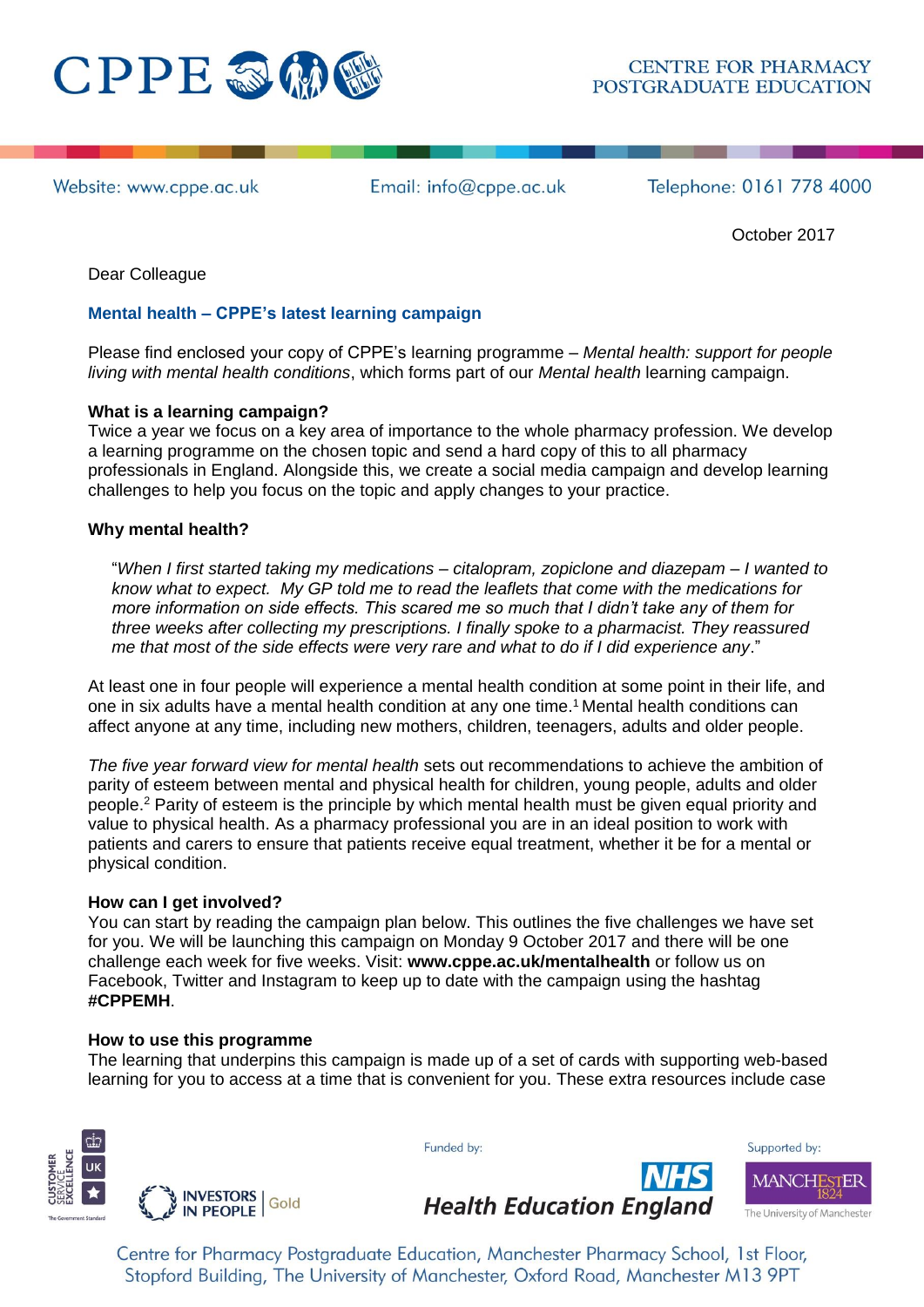studies, videos, signpost documents, factsheets and guidance. The cards can be used in many different ways depending on your area of practice and expertise. If you are new to mental health you may wish to work through the whole programme, but if you are an experienced practitioner in this field, you can use it to refresh your skills or to train others.

The cards look at different areas of mental health and how pharmacy professionals in all sectors can contribute to the improved support of people living with mental health conditions. These cards can be kept in the dispensary, ward, consultation room or clinic to be utilised in your practice.

### **Why have I been sent this?**

We have sent this to every GPhC-registered pharmacy professional in England. This does not automatically mean that you are registered with CPPE. In order to do so, visit our website at **[www.cppe.ac.uk](http://www.cppe.ac.uk/)** and select *Log in/register* to register your details.

# **About CPPE**

CPPE offers a wide range of learning opportunities in a variety of formats for pharmacy professionals from all sectors of practice. We are funded by Health Education England to offer continuing professional development for all pharmacists and pharmacy technicians providing NHS services in England. For further information about our learning portfolio, visit: **www.cppe.ac.uk**

Kind regards,

WW

**Matthew Shaw Peter Pratt Peter Pratt** Director NHS England and NHS improvement Centre for Pharmacy Postgraduate Education Head of mental health and learning

disability strategy





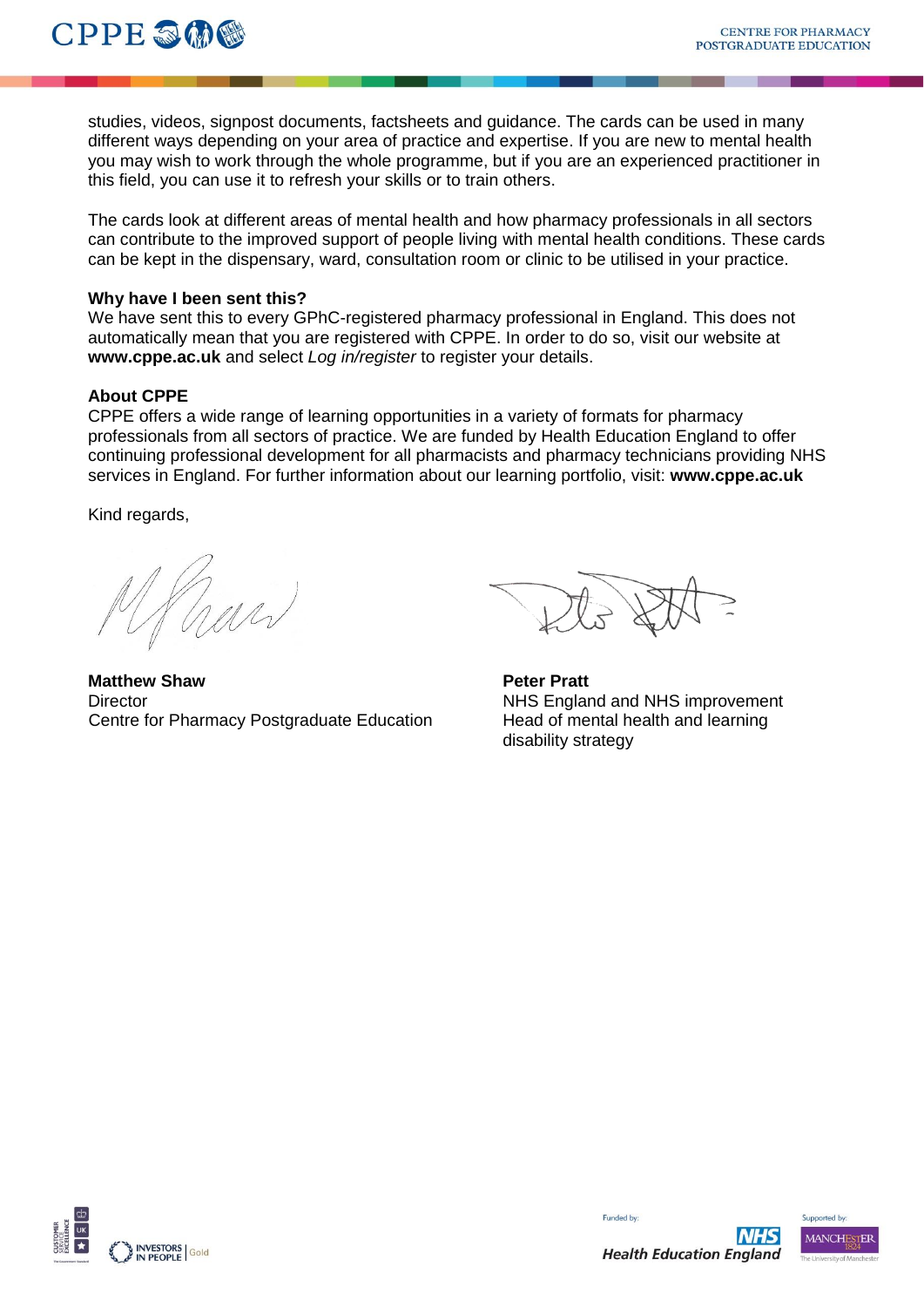



# **Challenge 1: Mental ill health can affect us all**

It is important to appreciate what it is like living with a mental health condition and the impact on the individual, family, friends or carers. Watch one of the following videos from Sam or Amy about how living with depression affects their lives. Think about what their priorities are and how you might be able to support them: **http://bit.ly/2xkJIqr**

Talk to a family member, friend or patient and ask them what it is like living with depression. Together identify one area of treatment or support you could tackle.

# **Challenge 2: Everyone deserves help**

Reaching out for help is often the hardest step to take. How can we support people that are asking for help? Take a look at this video from Mind which gives some useful strategies for approaching GPs and other healthcare professionals: **http://bit.ly/2g0G81D**

Discuss in your pharmacy teams how you can encourage people to take that first step towards getting help.

To find out more about schizophrenia or depression read our medicines optimisation briefings, produced in collaboration with the Royal Pharmaceutical Society. These briefings are designed to help you and your patients get the best outcomes from medicines.

Depression: **http://bit.ly/2v7zgBT**

Schizophrenia: **http://bit.ly/2x5Txcx**

### **Challenge 3: Develop your learning**

This week we are focussing on the learning contained within these cards. You can also access an electronic version of this resource on the CPPE website: **www.cppe.ac.uk/mentalhealth**. Take this week to familiarise yourself with the content and see how you can apply this new knowledge in your area of practice. Mental health is a broad area and it requires a wide range of skills to manage the challenges of supporting patients who live with mental health conditions. Identify where your knowledge gaps are so you can focus your learning over the next weeks of the campaign.

Test your knowledge on mental health by completing this week's e-challenge on 25 October.

# **Challenge 4: Changing perceptions**

This week we are focusing on changing perceptions and sharing our good practice. Take a look at the CPPE learning card 4 on physical and mental health. This links you to a video on perceptions of physical and mental health: **http://bit.ly/2w4yWI1**



Supported by: MANCHESTER

Funded by: